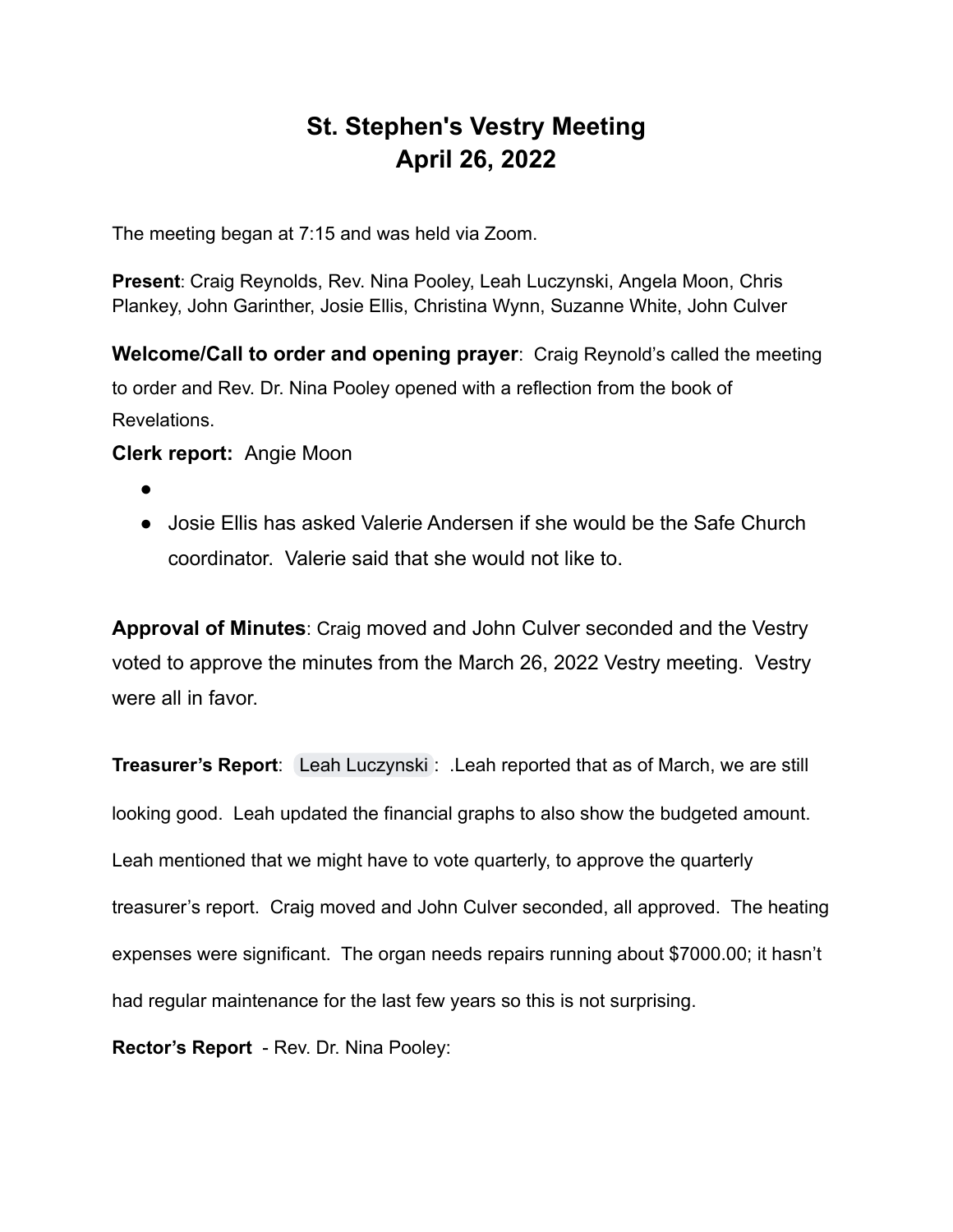- a. Feedback around Holy Week events. Kids packets went out on Easter to 20 children.
- b. We are discontinuing the relationship with BCARC. There were concerns about staff safety, and the building needing more service. Some questions arised about next steps: Who needs to be in charge of this? What list of needs do we have for cleaning? We need some of the big cleaning, high dusting of the rafters in church.
- c. Adult Ed: Formation—Action oriented model, Nina wants more opportunities for connections. She wants everyone feeling connected, whether at home, still isolated, or not. Adult play day is a great suggestion. Project once a month, this makes more sense. Craig Reynolds said, " the secret sauce is just getting together."

**Warden's report**: Craig Reynolds/Josie Ellis:

See the report in the Vestry folder.

Thank you Erin, Tom Dillon, and John Garinther for the work with the grant proposal to protect the stained glass windows.

The next Vestry meeting will be moved up a week because Nina is participating as a voting secretary for the house of deputies in an Episcopal Church meeting.

## **Other Business:**

**Property report:** Chris Plankey/John Garinther: John said the property committee is meeting this week. The Grant awarded us some help, at least 80% of what we asked for to preserve the stained glass windows. We will have to pull some